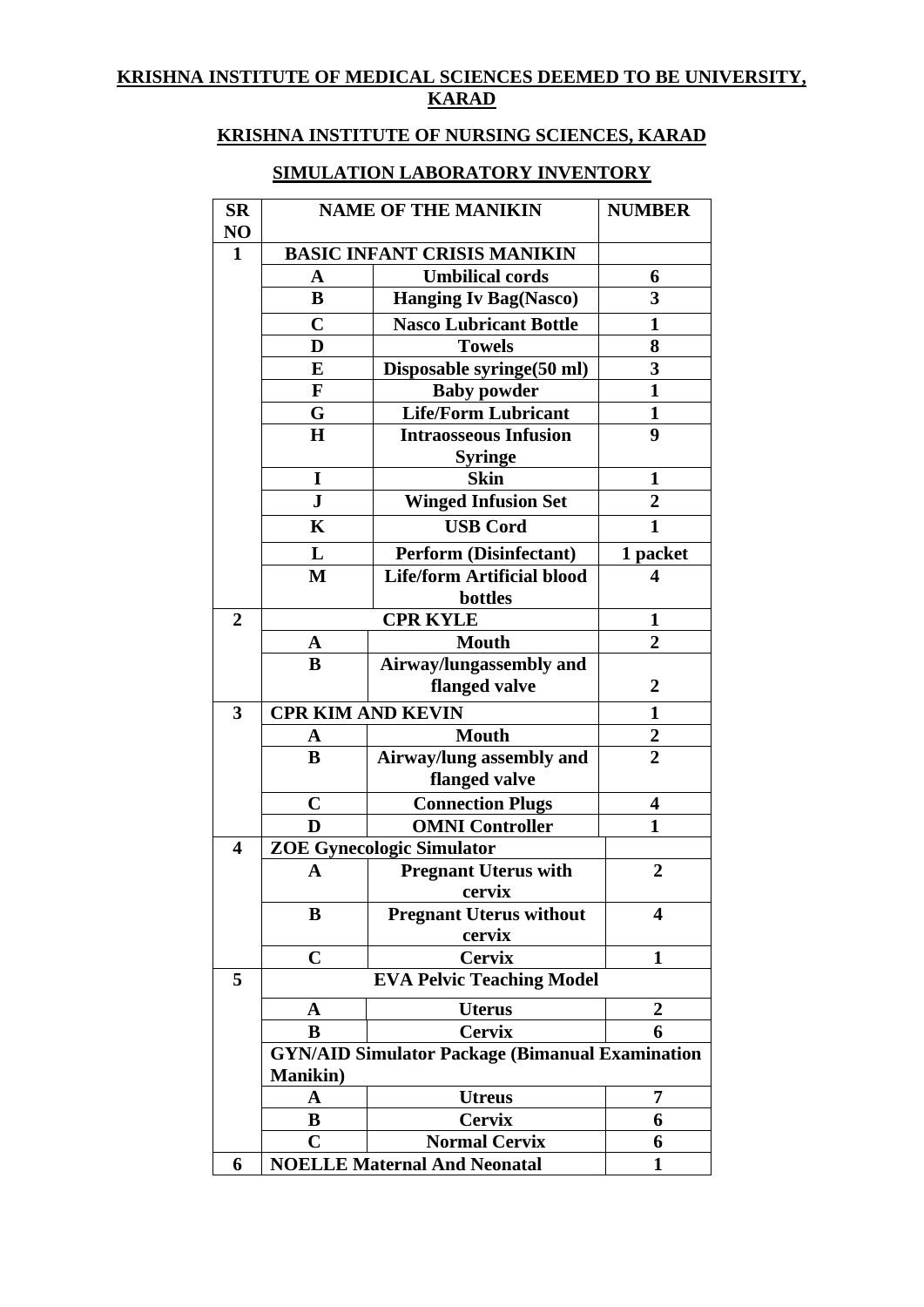| $S_{\mathbf{R}}$ | <b>NAME OF THE MANIKIN</b>    |                                                             | <b>NUMBER</b>       |  |  |
|------------------|-------------------------------|-------------------------------------------------------------|---------------------|--|--|
| NO               |                               |                                                             |                     |  |  |
|                  | <b>Simulation System</b>      |                                                             |                     |  |  |
|                  | A<br>B                        | <b>OMNI Controller</b><br><b>Extension Board</b>            | 1<br>$\overline{2}$ |  |  |
|                  | $\mathbf C$                   |                                                             | $\mathbf{1}$        |  |  |
|                  | D                             | <b>Baby with placenta</b><br><b>Placenta with umbilical</b> | $\mathbf{1}$        |  |  |
|                  |                               | cord                                                        |                     |  |  |
|                  | E                             | <b>Charger</b>                                              | $\mathbf{1}$        |  |  |
|                  | $\mathbf{F}$                  | <b>Head Skin</b>                                            | $\mathbf{1}$        |  |  |
|                  | G                             | <b>Neck Belt</b>                                            | $\mathbf{1}$        |  |  |
|                  | $\bf H$                       | <b>Pregnant Uterus including</b><br>perinium                | $\mathbf{1}$        |  |  |
|                  | I                             | <b>Stand</b>                                                | 1                   |  |  |
|                  | $\mathbf{J}$                  | <b>Episiotomy Incissional</b>                               | 3                   |  |  |
|                  |                               | perinium                                                    |                     |  |  |
|                  | $\mathbf K$                   | <b>Abdomen</b>                                              | $\mathbf{1}$        |  |  |
| 7                |                               | <b>BLS SIMULATOR WITH SIMULAIDS</b>                         | $\mathbf{1}$        |  |  |
|                  | $\mathbf A$                   | <b>AIRWAY BAG</b>                                           | $\overline{2}$      |  |  |
|                  | B                             | <b>MOUTH</b>                                                | $\boldsymbol{2}$    |  |  |
|                  |                               | <b>BREAST EXAMINATION MODEL</b>                             | $\mathbf{1}$        |  |  |
| 8                | $\mathbf{A}$                  | <b>ADULT AIRWAY</b>                                         | $\mathbf{1}$        |  |  |
|                  |                               | <b>MANAGEMENT</b>                                           |                     |  |  |
|                  |                               | <b>TRAINER</b>                                              |                     |  |  |
|                  | B                             | <b>CHILD AIRWAY</b>                                         |                     |  |  |
|                  |                               | <b>MANAGEMENT</b>                                           |                     |  |  |
|                  |                               | <b>TRAINER</b>                                              |                     |  |  |
| 9                | <b>ADVANCED INJECTION ARM</b> | $\overline{2}$                                              |                     |  |  |
|                  | A                             | <b>Infusion Bag (500 ml)</b>                                | $\overline{2}$      |  |  |
|                  | B                             | <b>Tubings</b>                                              | $\overline{2}$      |  |  |
|                  | $\mathbf C$                   | <b>IV Stand</b>                                             | $\mathbf{1}$        |  |  |
|                  | D                             | <b>IV Bottle</b>                                            | 1                   |  |  |
| 10               | A                             | <b>HEART MODEL</b>                                          | $\overline{2}$      |  |  |
|                  | B                             | <b>EAR EXAMINATION</b><br><b>SIMULATOR</b>                  | $\mathbf{1}$        |  |  |
|                  |                               | <b>Synthetic Ear Wax</b>                                    | 2 bottle            |  |  |
|                  |                               | <b>Set of Nine Colour Slides</b>                            | 9                   |  |  |
|                  |                               | Ears                                                        | 6                   |  |  |
| 11               | A                             | <b>BLS SIMULATOR</b>                                        | 1                   |  |  |
|                  |                               | Airbag                                                      | 9                   |  |  |
|                  |                               | <b>Spring</b>                                               | $\mathbf{1}$        |  |  |
|                  |                               | <b>Face skin</b>                                            | $\mathbf{1}$        |  |  |
|                  |                               | <b>White Mouth Piece</b>                                    | $\mathbf{1}$        |  |  |
|                  | B                             | <b>CHILD AUSCULTATION</b><br><b>TRAINER</b>                 | 1                   |  |  |
|                  |                               |                                                             |                     |  |  |